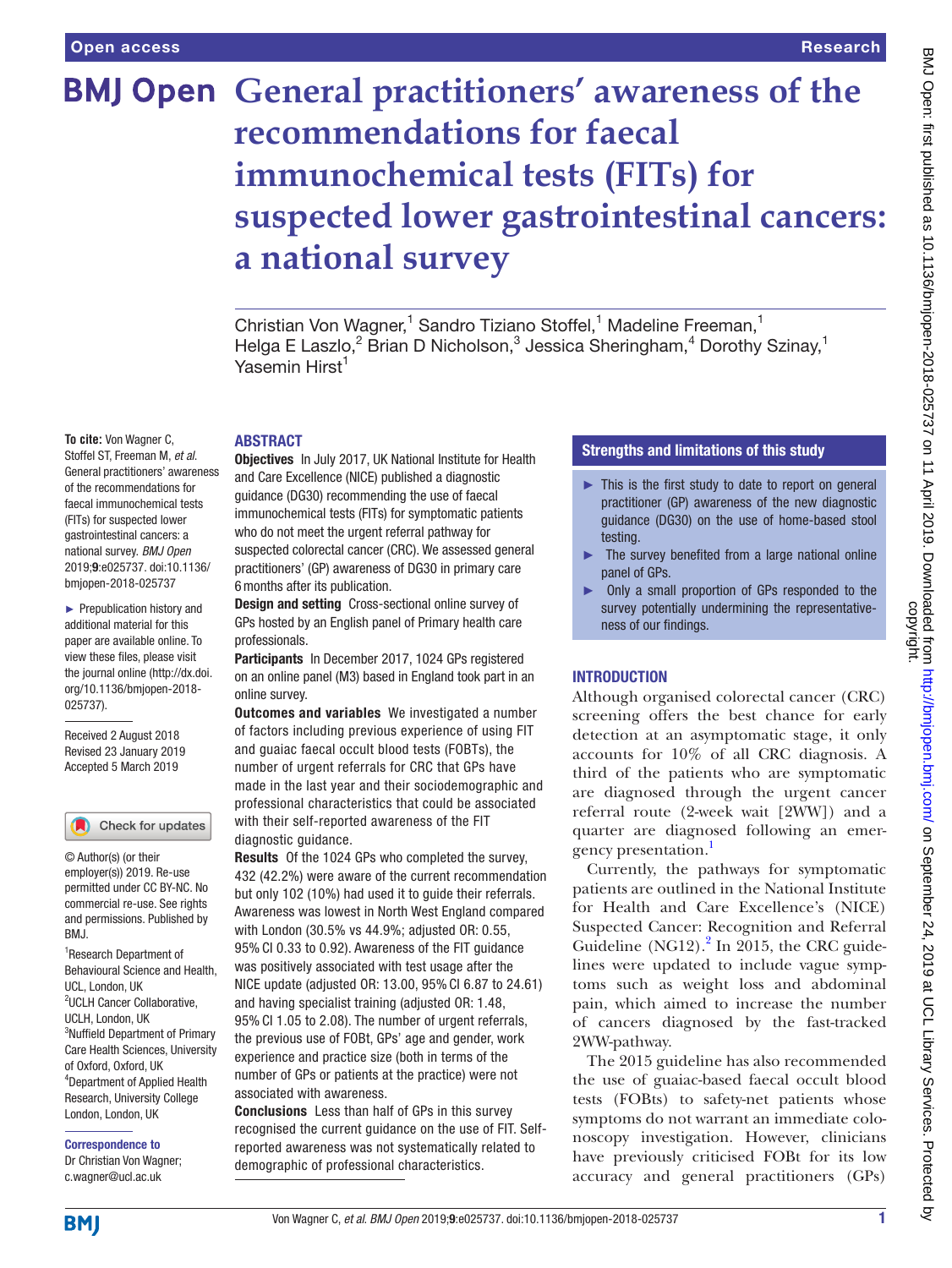were discouraged to use this test to guide their referral decisions.<sup>[3](#page-5-2)</sup>

More recently, there has been increasing evidence for promoting the use of quantitative faecal immunochemical tests (FITs) in primary care as a point of care test to triage patients that present with symptoms but do not meet the 2WW referral criteria. $4\frac{3}{2}$  The primary advantage of FIT for symptomatic patients is its potential to reduce the number of unnecessary colonoscopies, thus avoiding associated risks from the procedure and free up endoscopy capacity that can be reused to carry out procedures for high-risk patients. $6-8$  There is a growing body of evidence that the FIT test with a diagnostic threshold of 10 µg of haemoglobin per gram of faeces could be used to guide GP referral for further investigation for significant bowel diseases. $9-12$  Thus, in July 2017, the NICE has published a diagnostic guidance (DG30) and subsequently updated NG12 to replace the FOBt with a more accurate FIT test.<sup>[13](#page-5-6)</sup>

All NICE guidelines are freely available online. Their adoption of primary care is a key challenge to implementation as they are not mandatory unlike organised cancer screening programmes that are implemented nationally. A recent Delphi survey on the adoption of NICE recommendations in primary care suggests that while GPs agree with the importance and validity of evidence-based recommendations, their adoption will depend on the brevity of the guidelines, the communication strategies to make it accessible and the relevance of the evidence to primary care patients. $^{14}$  Furthermore, their adoption depends on how GPs have been informed about the recommendations by the local or national authorities[.15 16](#page-5-8) Another important consideration is whether recommendations are being positioned as a guidance or as a guideline. According to the NICE website, $^{17}$  a guideline provides recommendations on how care and services should be provided for a specific condition ranging from provision of clinical guidelines to safe staffing guidelines. Conversely, a specific guidance is less binding but aims to give evidence-based support to healthcare professionals making decisions on the use of specific innovations. NICE guidance (NG) includes recommendations on technology, prescriptions as well as diagnostic technologies such as FIT.

Only a handful of studies have investigated the barriers and facilitators of the implementation of specific NICE recommendations, eg, adoption of the NG12 guideline and the clinical guideline for breast cancer  $(CG164).$ <sup>18–20</sup> Among those studies, lack of awareness (eg, only 24% of GPs participating in an online study were aware of the CG164 recommending the use of tamoxifen to women with increased risk of breast cancer) was cited as a major barrier for GPs to prescribe the drug.<sup>19</sup> Low awareness could explain why a subsequent prospective study using health records showed low adherence to the recommendations for prescribing tamoxifen since 2013[.20](#page-5-12)

Furthermore, a recent study from Denmark reported that GPs' capability of using FIT was limited by their

awareness of the test kit and perceived lack of support from other GPs and practice staff. $2<sup>1</sup>$  The decision to commission the use of FIT in symptomatic primary care patients is made by local Clinical Commissioning Groups (CCGs). While they are national FIT guidelines, each CCG has the autonomy to respond in the most appropriate way to meet local requirements. At the time of the survey, there were clear examples of how CCGs had responded to the NG12 FIT guidance in the adoption resource published with the DG30 guidance.<sup>13</sup> For example, in Oxfordshire a series of outreach educational sessions were delivered by the CCG accompanied by email educational bulletins to all GPs and information posted on the Oxford University Hospitals laboratory webpages.

Thus, the present study aimed to assess GPs' self-reported awareness of the FIT recommendation across England for patients who do not meet the 2WW criteria since DG30 was published in July 2017.

## **METHODS**

#### Study design and population

The data were collected as part of a 10min online survey in December 2017 that aimed to investigate GPs' acceptability of FIT in primary care as a rule-out test of CRC among symptomatic patients.<sup>[22](#page-5-14)</sup> 14 100 GPs from England were invited to take part via email using M3 Global Research's panel of 41 935 GPs and health professionals in England.

GPs were eligible if they were working in England at the time of the study. Once they agreed to take part, they were provided with information on the current NICE guidelines and the DG30 update as part of the information provided on FIT as a rule-out test (see online [supple](https://dx.doi.org/10.1136/bmjopen-2018-025737)[mentary materials](https://dx.doi.org/10.1136/bmjopen-2018-025737)).

Duplicates and incomplete data were excluded from the final analysis. The survey was hosted by an online cloud-based survey administration company called Survey Monkey Limited and the order of the questions was randomised. Only researchers at University College London (UCL) had access to the data. GPs were offered an industry standard honorarium.

#### Patient and public involvement

This work forms part of the University College London Hospita (UCLH) Cancer Collaborative whose overall strategy is informed through consultation with patient representatives. As the main topic of this survey was directed at healthcare professionals and their decision making its development was informed by previous interviews and consultation with GPs, particularly with one of our coauthors (BDN).

#### Measures

## Self-reported awareness of the diagnostic guidance recommendation on using FIT (DG30)

After having been presented with information about current recommendation, respondents were asked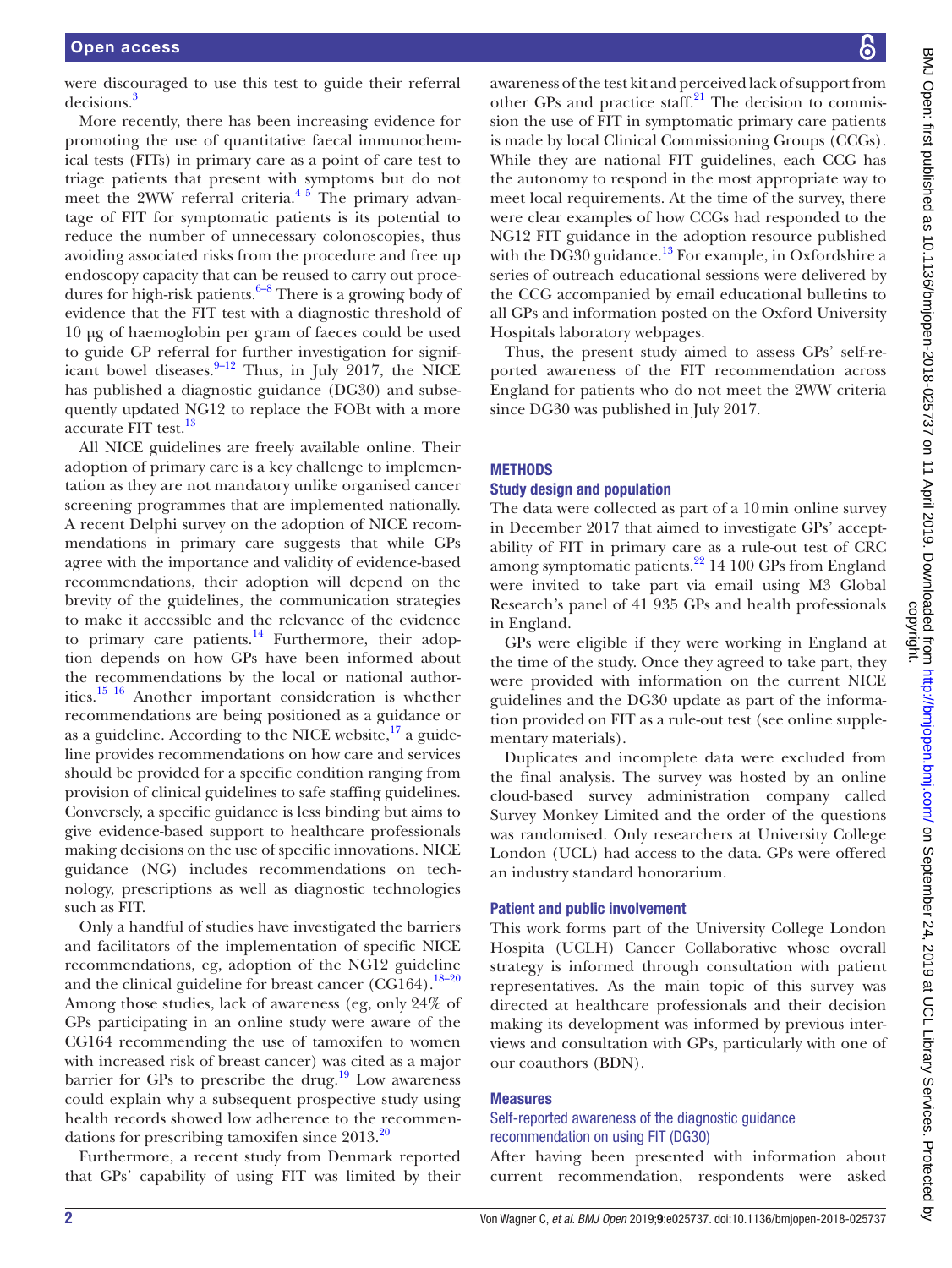whether they recognised guidance on the use of FIT as a triage test for low-risk patients who do not meet the 2WW criteria based on DG30

("*Before today, were you aware that FIT can be used in primary care to rule in [detect] colorectal cancer among patients with colorectal cancer symptoms among low risk patient*s?").

#### GPs' demographic and professional characteristics

GPs were asked to provide their age range, gender, years of experience as an active GP and role in their practice. GPs were also asked to provide details of the region in England where they are based.

A recent study on the implementation of NICE recommendations in healthcare settings suggests involvement in budget setting and clinical engagement are important facilitators of adoption of new guidelines.<sup>[23](#page-5-15)</sup> Thus, we additionally asked GPs about their engagement in implementation/budget planning, role as a cancer lead, engagement in research, the number of registered patients and the number of GPs working in their practice.

GPs were also asked to indicate if they had received specialist training. A summary of respondents' specialisms is listed in the online [supplementary materials](https://dx.doi.org/10.1136/bmjopen-2018-025737). For the purpose of the analysis, we dichotomised respondents as those who did or did not receive specialist training.

## Previous experience using faecal tests

Previous experience of requesting FOBt and FIT for symptomatic patients based on the NICE Guideline (NG12) or recent diagnostic guidance (DG30) was assessed using dichotomous (Yes/No) items.

Number of 2WW referrals for suspected CRC in the last 12 months We asked GPs to indicate the number of 2WW referrals they had made over the past 12 months.

## Statistical analysis

Simple logistic regression analyses were used to look at bivariate and multivariate associations between awareness of diagnostic guidance (DG30) and GPs demographic and professional characteristics, previous use of faecal tests for symptomatic patients and also the number of 2WW referrals they had personally made in the last year. The results were reported using percentages, unadjusted ORs, adjusted ORs (aORs) and 95% CIs. All analyses were completed using SPSS V.23.

## **RESULTS**

#### Population characteristics

The sample characteristics have been reported previously (22). In brief, just under 10% of the GPs responded to the invitation to the online survey (n=1351). Of the 1351 GPs, 24.2% of the initial respondents either dropped out of the survey during data collection (n=209) or were excluded because they did not qualify or had already completed survey previously (n=118). In total, 1024 GPs from England successfully completed the survey.

## Self-reported awareness of FIT diagnostic guidance for symptomatic low-risk patients

42.2% (n=432) of respondents were aware of the use of FIT as a triage test for low-risk patients based on DG30. About half of the respondents (54.4%, n=558) stated that they used FOBt for low-risk patients according to NG12 published in 2015 and only about 10% (n=102) used FIT since it was updated in July 2017 following the publication of DG30.

[Table](#page-3-0) 1 shows the unadjusted and adjusted regression analysis. Respondents were significantly more likely to be aware of the FIT recommendation if they had requested low-risk patients to complete FIT since July 2017 compared with those who had not (88.2% vs 37.1%; aOR 13.00, 95% CI 6.87 to 24.61). GPs with any specialist training were more likely to be aware of the FIT recommendation for low-risk patients compared with those who had not received specialist training (50.5% vs 39.9%; aOR 1.48, 95%CI 1.05 to 2.08). Respondents were less likely to be aware of the FIT recommendation if they were working in North West England compared with London (30.5% vs 44.9%; aOR 0.55,  $95\%$  CI 0.33 to 0.92). There were no differences in respondents' awareness of the FIT recommendation by GPs age, gender and employment status, number of years working as a GP and having a role in budget setting.

# **DISCUSSION**

This survey provides insights about GPs' awareness of the latest FIT recommendations in the National Guideline for Suspected Cancer: Recognition and Referral. Even though 42% of participants being aware of DG 30 was higher than what has been cited for other clinical guidelines (eg, CG164), $^{19}$  our findings suggest that awareness of the diagnostic guidance approximately 6months after their publication is still relatively low and geographically varied. In particular, GPs who took part in this study were less likely to be aware of the update, if they were based in the North West of England.

As it stands, the evidence on GP awareness and the adoption of NICE guidelines for suspected CRC is scarce. The International Cancer Benchmarking Partnership study on adherence to national guidelines suggest that less than half of GPs in the UK adhere to the CRC referral guidelines and the majority will ignore the guidelines if they see a patient with symptoms suggestive of CRC.<sup>18</sup> This was further supported in recent papers that GPs are currently more inclined to use 2WW referrals to rule out CRC, and they perceive safety netting in cancer diagnosis (eg, watchful waiting and telling patients to come back if the symptoms persist) to be ineffective and potentially leading to diagnostic delays.<sup>[6 23](#page-5-4)</sup> It is not clear to what extent FIT can address these concerns particularly as FIT bears a close family resemblance to the FOBt which is used in the asymptomatic population and often viewed critically by the primary care community due to its low sensitivity.<sup>323</sup>

Furthermore, the outcomes of this study provide the baseline and an early indication for the adoption of the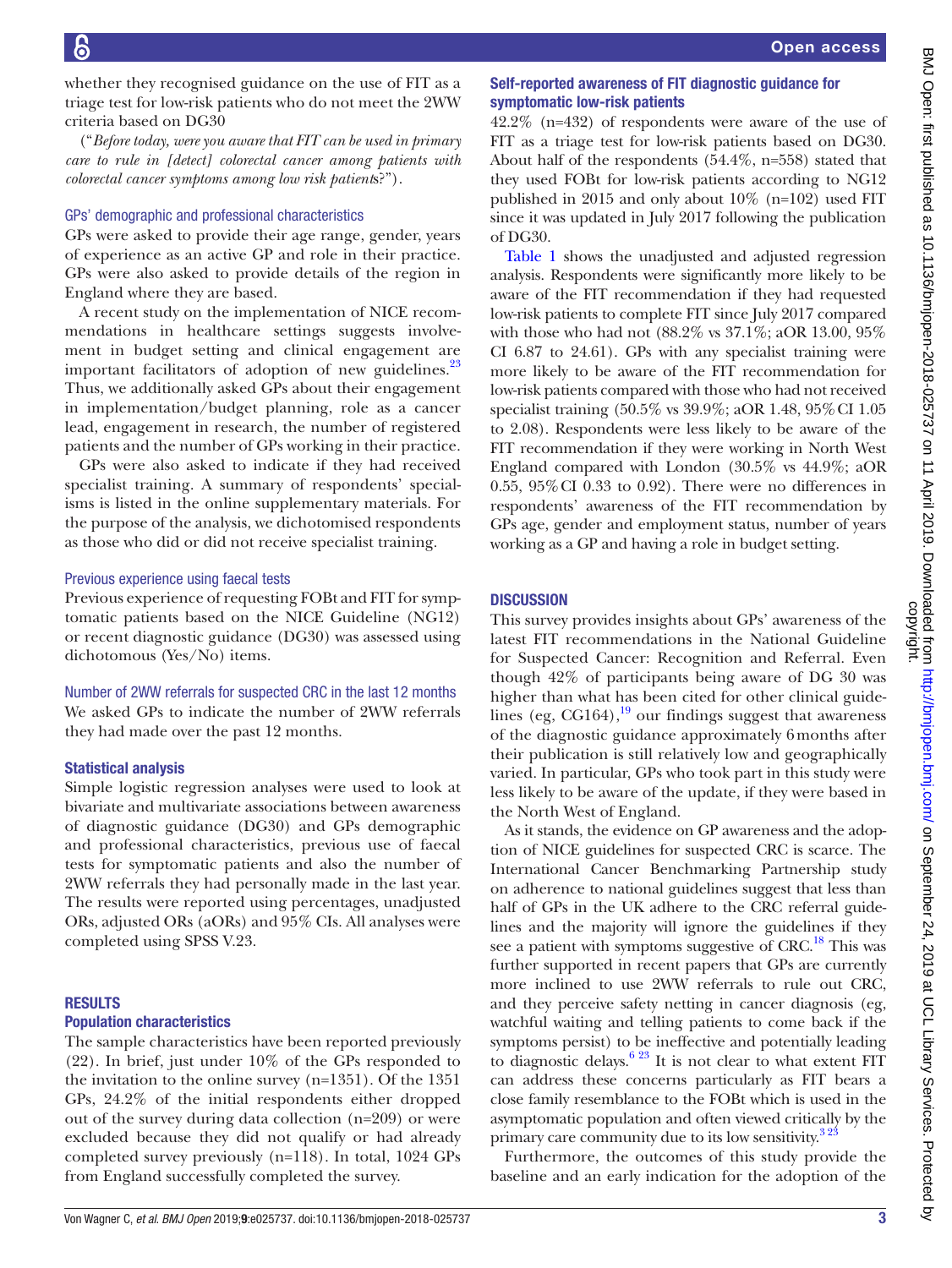# <span id="page-3-0"></span>Table 1 Unadjusted and adjusted logistic regression models

 $\overline{a}$ 

| j.                                                                                                                                                                                                                                           |
|----------------------------------------------------------------------------------------------------------------------------------------------------------------------------------------------------------------------------------------------|
|                                                                                                                                                                                                                                              |
|                                                                                                                                                                                                                                              |
|                                                                                                                                                                                                                                              |
| י הבלבד את ה                                                                                                                                                                                                                                 |
|                                                                                                                                                                                                                                              |
|                                                                                                                                                                                                                                              |
|                                                                                                                                                                                                                                              |
| 1 / 12572797272727272727272                                                                                                                                                                                                                  |
|                                                                                                                                                                                                                                              |
|                                                                                                                                                                                                                                              |
|                                                                                                                                                                                                                                              |
|                                                                                                                                                                                                                                              |
|                                                                                                                                                                                                                                              |
|                                                                                                                                                                                                                                              |
|                                                                                                                                                                                                                                              |
|                                                                                                                                                                                                                                              |
|                                                                                                                                                                                                                                              |
|                                                                                                                                                                                                                                              |
|                                                                                                                                                                                                                                              |
|                                                                                                                                                                                                                                              |
|                                                                                                                                                                                                                                              |
| Use Crocin interaction of the interaction of the condition of the second condition of the condition of the condition of the condition of the condition of the condition of the condition of the condition of the condition of<br>)<br>)      |
|                                                                                                                                                                                                                                              |
|                                                                                                                                                                                                                                              |
|                                                                                                                                                                                                                                              |
|                                                                                                                                                                                                                                              |
| י ייבודים בליטובים ביותר ביותר ביותר ביותר ביותר ביותר ביותר ביותר ביותר ביותר ביותר ביותר ביותר ביותר ביותר ב<br>ביותר ביותר ביותר ביותר ביותר ביותר ביותר ביותר ביותר ביותר ביותר ביותר ביותר ביותר ביותר ביותר ביותר ביותר ב<br>בנוס<br>ד |
|                                                                                                                                                                                                                                              |
|                                                                                                                                                                                                                                              |
|                                                                                                                                                                                                                                              |
|                                                                                                                                                                                                                                              |
|                                                                                                                                                                                                                                              |
|                                                                                                                                                                                                                                              |
|                                                                                                                                                                                                                                              |
|                                                                                                                                                                                                                                              |
|                                                                                                                                                                                                                                              |
|                                                                                                                                                                                                                                              |
|                                                                                                                                                                                                                                              |
|                                                                                                                                                                                                                                              |
|                                                                                                                                                                                                                                              |
|                                                                                                                                                                                                                                              |
|                                                                                                                                                                                                                                              |
|                                                                                                                                                                                                                                              |
|                                                                                                                                                                                                                                              |
|                                                                                                                                                                                                                                              |
|                                                                                                                                                                                                                                              |
|                                                                                                                                                                                                                                              |
|                                                                                                                                                                                                                                              |
|                                                                                                                                                                                                                                              |
|                                                                                                                                                                                                                                              |

|                                                      |                     | <b>Unadjusted</b>   | <b>Adjusted</b>      |  |
|------------------------------------------------------|---------------------|---------------------|----------------------|--|
|                                                      | % (n) FIT Awareness | OR (95% CI)         | OR (95% CI)          |  |
| Overall                                              | 42.2 (432)          |                     |                      |  |
| Age                                                  |                     |                     |                      |  |
| 35 or under                                          | 39.6 (89)           | $\mathbf{1}$        | $\mathbf{1}$         |  |
| $36 - 45$                                            | 44.2 (200)          | 1.21 (0.87 to 1.67) | 1.11 (0.74 to 1.66)  |  |
| $46 - 55$                                            | 41.0 (89)           | 1.06 (0.73 to 1.55) | 0.99 (0.57 to 1.68)  |  |
| 56 or older                                          | 41.9 (54)           | 1.10 (0.71 to 1.71) | 0.82 (0.44 to 1.53)  |  |
| Gender                                               |                     |                     |                      |  |
| Male                                                 | 43.1 (235)          | 1                   | 1                    |  |
| Female                                               | 41.1 (197)          | 0.92 (0.72 to 1.18) | 0.90 (0.67 to 1.21)  |  |
| Employment                                           |                     |                     |                      |  |
| <b>Trainee</b>                                       | 37.5(15)            | $\blacksquare$      | $\mathbf{1}$         |  |
| Full time                                            | 42.4 (120)          | 1.23 (0.62 to 2.43) | 0.94 (0.43 to 2.08)  |  |
| Part time                                            | 43.0 (114)          | 1.26 (0.63 to 2.49) | 1.19 (0.55 to 2.55)  |  |
| Locum                                                | 42.3 (69)           | 1.22 (0.60 to 2.49) | 1.10 (0.49 to 2.45)  |  |
| Partner                                              | 41.0 (107)          | 1.16 (0.58 to 2.30) | 1.01 (40.45 to 2.23) |  |
| Other                                                | 58.3 (7)            | 2.33 (0.63 to 8.68) | 2.46 (0.59 to 10.32) |  |
| Years active as a GP                                 |                     |                     |                      |  |
| Less than 10 years                                   | 40.9 (195)          | 1                   | 1.                   |  |
| More than 10 years                                   | 43.3 (237)          | 1.11 (0.86 to 1.42) | 1.03 (0.71 to 1.49)  |  |
| Have a role in budget setting                        |                     |                     |                      |  |
| <b>No</b>                                            | 41.2 (324)          | $\mathbf{1}$        | $\mathbf{1}$         |  |
| Yes                                                  | 45.6 (108)          | 1.19 (0.89 to 1.60) | 1.03 (0.72 to 1.46)  |  |
| Have a specialism*                                   |                     |                     |                      |  |
| No                                                   | 39.9 (320)          | 1                   | 1                    |  |
| <b>Yes</b>                                           | 50.5 (112)          | 1.53 (1.14 to 2.07) | 1.48 (1.05 to 2.08)  |  |
| Actively involved in research                        |                     |                     |                      |  |
| <b>No</b>                                            | 41.0 (365)          | 1                   | $\mathbf{1}$         |  |
| Yes                                                  | 50.4 (67)           | 1.46 (1.02 to 2.11) | 1.23 (0.81 to 1.85)  |  |
| Number of patients registered at their practice      |                     |                     |                      |  |
| Up to 5000                                           | 41.8 (69)           | 1                   | 1                    |  |
| Between 5000 and 10 000                              | 43.2 (172)          | 1.06 (0.73 to 1.53) | 1.01 (0.65 to 1.56)  |  |
| More than 10000                                      | 41.4 (191)          | 0.98 (0.68 to 1.41) | 0.99 (0.59 to 1.56)  |  |
| Number GPs working in the practice                   |                     |                     |                      |  |
| Less than 5                                          | 42.8 (131)          | 1                   | 1                    |  |
| Between 5 and 10                                     | 42.4 (236)          | 0.98 (0.74 to 1.30) | 1.04 (0.71 to 1.53)  |  |
| More than 10                                         | 15.0(65)            | 0.91 (0.62 to 1.33) | 1.10 (0.64 to 1.87)  |  |
| Number of CRC 2 Week Wait referrals in the last year |                     |                     |                      |  |
| Less than 5                                          | 47.1 (72)           | 1                   | 1                    |  |
| Between 5 and 10                                     | 41.1 (181)          | 0.78 (0.54 to 1.14) | 0.76 (0.51 to 1.13)  |  |
| More than 10                                         | 41.5 (179)          | 0.79 (0.55 to 1.16) | 0.77 (0.52 to 1.16)  |  |
| Region in England                                    |                     |                     |                      |  |
| London                                               | 44.9 (88)           | 1                   | 1                    |  |
| <b>West Midlands</b>                                 | 46.1 (47)           | 1.05 (0.65 to 1.69) | 1.31 (0.79 to 2.17)  |  |
| East Midlands                                        | 44.2 (38)           | 0.97 (0.58 to 1.62) | 0.72 (0.40 to 1.29)  |  |

Continued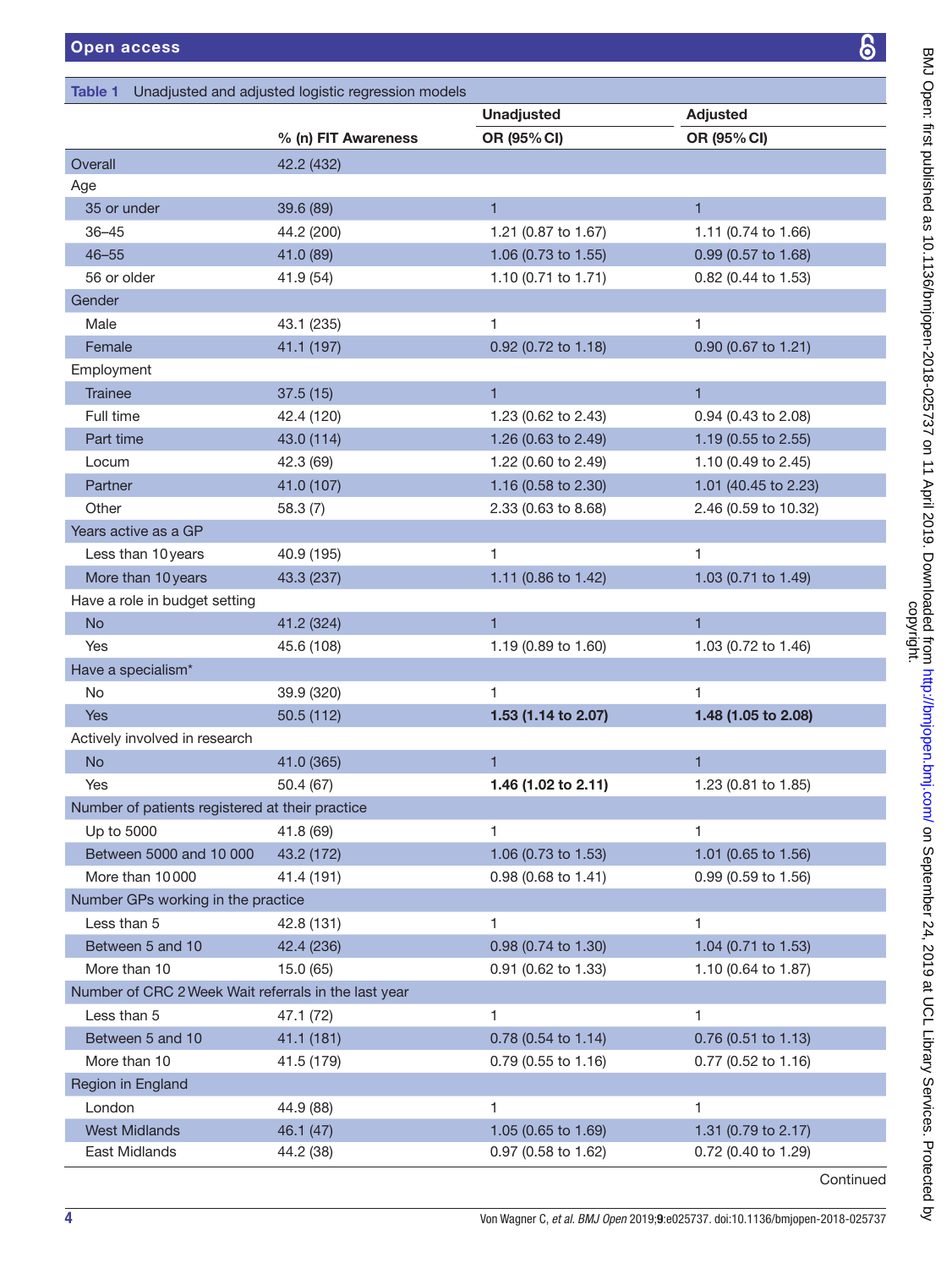| <b>Table 1</b><br>Continued                |                     |                               |                               |  |  |
|--------------------------------------------|---------------------|-------------------------------|-------------------------------|--|--|
|                                            |                     | <b>Unadjusted</b>             | <b>Adjusted</b>               |  |  |
|                                            | % (n) FIT Awareness | OR (95% CI)                   | OR (95% CI)                   |  |  |
| South West                                 | 37.8 (42)           | $0.75(0.46 \text{ to } 1.20)$ | $0.90(0.54 \text{ to } 1.49)$ |  |  |
| South East                                 | 50.0 (77)           | 1.23 (0.80 to 1.87)           | 1.25 (0.79 to 1.99)           |  |  |
| East of England                            | 47.7 (62)           | 1.12 (0.80 to 1.87)           | 1.26 (0.78 to 2.04)           |  |  |
| Yorkshire and the Humber<br>and North East | 33.3 (38)           | 0.61 (0.38 to 0.99)           | 0.75 (0.45 to 1.24)           |  |  |
| <b>North West</b>                          | 30.5(40)            | 0.54 (0.34 to 0.86)           | 0.55 (0.33 to 0.92)           |  |  |
| Previous experience using FOBt             |                     |                               |                               |  |  |
| <b>No</b>                                  | 39.9 (186)          |                               |                               |  |  |
| Yes                                        | 44.1 (246)          | 1.19 (0.93 to 1.52)           | 0.96 (0.73 to 1.28)           |  |  |
| Previous experience using FIT              |                     |                               |                               |  |  |
| <b>No</b>                                  | 37.1 (342)          |                               |                               |  |  |
| <b>Yes</b>                                 | 88.2 (90)           | 12.72 (6.86 to 23.57)         | 13.00 (6.87 to 24.61)         |  |  |
|                                            |                     |                               |                               |  |  |

The results highlighted in bold indicate p values less than 0.05.

CRC, colorectal cancer; FIT, faecal immunochemical test; GP, general practitioner.

new diagnostic guidance on FIT. From it, there is no clear profile emerging as early adopters other than, geographical location and having received additional specialist training.

One explanation of GPs' low awareness of the guidance may relate to the existing low access to faecal occult blood tests (~54%) compared with other direct laboratory tests provided in primary care such as Ca125 which had 100% access across England.<sup>24</sup>

Furthermore, a recent study on the implementation of evidence-based guidelines suggests that current implementation strategies adopt a top-down approach which often lacks sufficient clarity and fails to address local circumstances[.25](#page-5-17) This may also particularly apply to DG30 because most evidence was collected through secondary care and informed by patients who had already been referred to 2WW referrals investigations and evidence did not to consider the use of FIT as a stand-alone test without the added reassurance of a colonoscopy.<sup>4</sup>

Currently, the small number of local FIT initiatives since July 2017 suggest that there might be important variation in access to FIT in primary care. $26$  Low awareness of GPs is therefore likely to reflect macro-level variation in local commissioning authorities acting on the new diagnostic guidance on how to use FIT (DG30). However, it was noteworthy that even in areas where FIT has been implemented (eg, Oxfordshire, South-West England) awareness remained suboptimal (38%).

According to the NICE adoption support guidance published in January  $2018$ ,  $^{26}$  key stakeholders including CCGss, clinicians, laboratories, GPs and local trusts should ensure that there is sufficient local preparation. Most important here would be to develop standard operating procedures detailing safety-netting procedures for patients who do not return test kits. In addition, it is important to develop pathways to follow-up FIT results with the appropriate safety netting to ensure patients with normal and abnormal follow-up clinical advice.

Importantly, local guideline development should involve active participation from local GPs and best practice examples using local pilot sites to enhance engagement with the guidelines. $15$  Given that awareness is currently low, there is a need to monitor progress in improved recognition and adoption. Local commissioners should invest in primary care education and training activities as part of the implementation activities. Such activities would be particularly important in areas with the lowest awareness (eg, North West England).

The primary strength of this study was the use of a very large sample of GPs practising in England whose characteristics were very similar to those reported in a previous GP-based online survey.<sup>[18](#page-5-10)</sup> The primary outcome question was embedded in a wider survey on GP acceptability of FIT as an alternative to a 2WW referral for patients with symptoms suggestive of CRC. As a result, we were limited in the scope of questions we could ask about recognition of the new diagnostic guidance (DG30) and its implementation in primary. Future surveys would gain deeper insights by addressing additional aspects such as GPs' intended and actual use FIT for low-risk patients, the sources where GPs gather and learn new information on NG and factors influencing their ability to follow guidelines and guidance (eg, implementation by local authorities). As this study was cross-sectional, we do not know what GPs baseline knowledge of FIT and its role in diagnostics was before the introduction of the guideline. Future studies using longitudinal data would also enable us to disentangle the nature of the relationship between awareness and actual FIT use in practice (eg, whether awareness prompts FIT use or whether seeking out to use